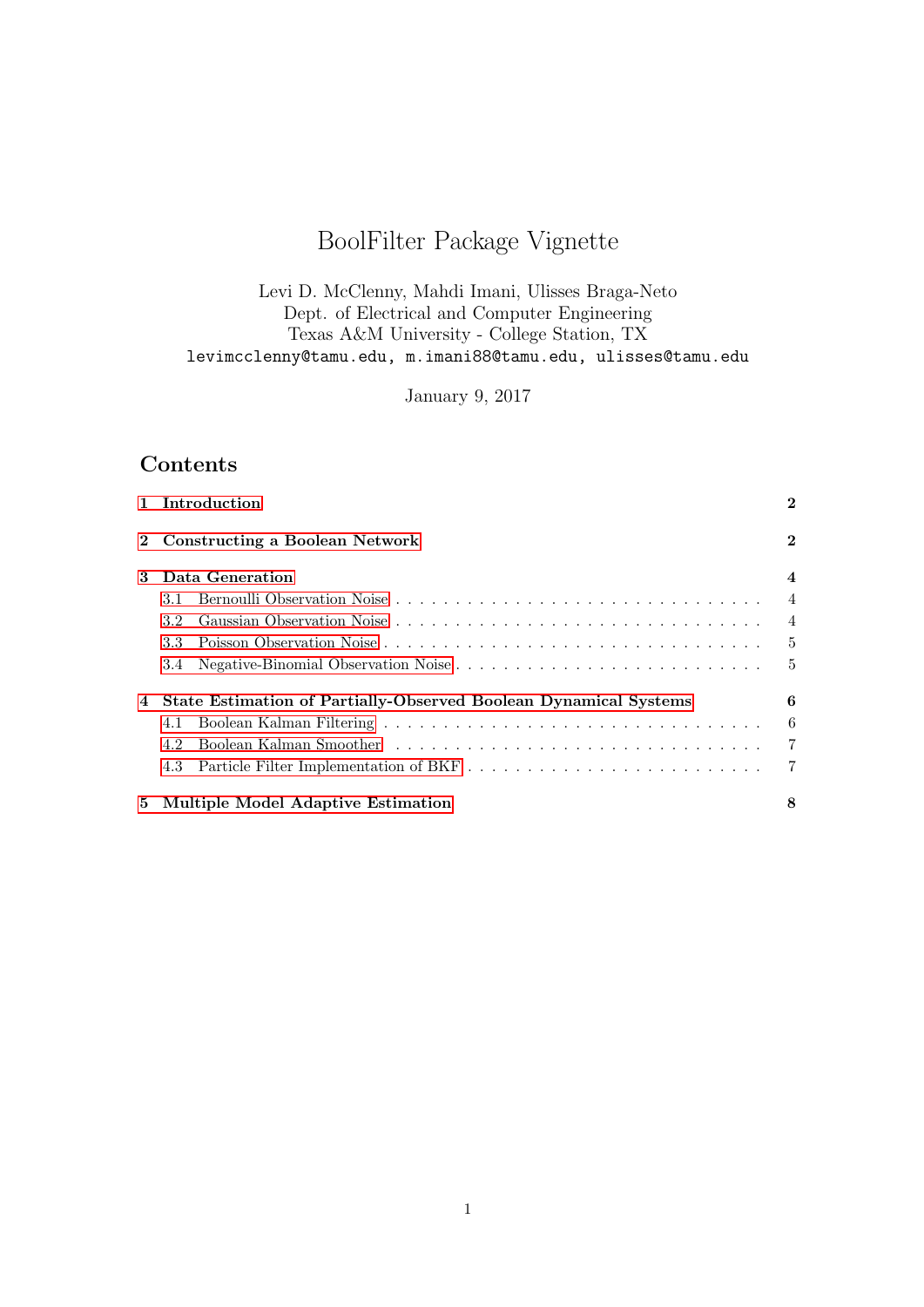# <span id="page-1-0"></span>1 Introduction

The BoolFilter package provides tools for state estimation and inference of partially-observed Boolean dynamical systems. This package contains functions for simulating data, obtaining the optimal estimator in the presence of various observation noise models[\[2\]](#page-9-0), applying the optimal MMSE filter and smoother[\[6\]](#page-9-1), particle filter implementation of optimal filter [\[3\]](#page-9-2), as well as means of parameter estimation and network inference[\[5\]](#page-9-3).

BoolFilter was created explicitly to handle the latest tools developed for signal model of partiallyobserved Boolean dynamical system (POBDS). This signal model, proposed in [\[2\]](#page-9-0), was introduced to model dynamical systems containing Boolean variables observed indirectly through a noisy measurement process. This observation noise could be a result of instrumentation, incorrect thresholding, etc.

A characteristic signal model for the partially-observed Boolean dynamical system can be represented by the equations[\[2\]](#page-9-0)[\[9\]](#page-9-4)

$$
\mathbf{X}_{k} = \mathbf{f}(\mathbf{X}_{k-1}) \oplus \mathbf{n}_{k} \quad \text{(state model)}\n\mathbf{Y}_{k} = \mathbf{h}(\mathbf{X}_{k}, \mathbf{v}_{k}) \quad \text{(observation model)}\n\tag{1}
$$

for  $k = 1, 2, \ldots$  Here,  $\mathbf{n}_k \in \{0, 1\}^d$  is Boolean transition noise, " $\oplus$ " indicates component-wise modulo-2 addition, and  $f: \{0,1\}^d \longrightarrow \{0,1\}^d$  is the network function, whereas h is a general function mapping the current state and observation noise  $v_k$  into the measurement space. The noise processes  $\{n_k, v_k; k = 1, 2, \ldots\}$  are assumed to be "white" in the sense that the noises at distinct time points are uncorrelated random variables. It is also assumed that the noise processes are uncorrelated with each other and with the initial state  $X_0$ .

Several tools for POBDSs have been developed in recent years such as the optimal filter and smoother based on the minimum mean square error (MMSE) criterion, called the Boolean Kalman Filter (BKF) [\[2\]](#page-9-0) and Boolean Kalman Smoother (BKS) [\[6\]](#page-9-1), respectively. In addition, schemes for simultaneous state and parameter estimation, optimal filter in the case of correlated noise, network inference, fault detection, and control for POBDS were introduced in [\[9\]](#page-9-4)[\[10\]](#page-9-5)[\[5\]](#page-9-3)[\[1\]](#page-9-6)[\[8\]](#page-9-7)[\[7\]](#page-9-8).

BoolFilter package is developed to make the latest developed tools for the POBDS accessible. First, the package can be installed from CRAN with the command

```
> install.packages('BoolFilter')
```
Once the package and its dependencies are fully installed, the package can be loaded into the workspace with the command

> library('BoolFilter')

# <span id="page-1-1"></span>2 Constructing a Boolean Network

BoolFilter relies on the package BoolNet for describing Boolean Networks as input for its functions. This is done with a specific means of inputting a target gene, followed by its update rule[\[11\]](#page-9-9). In order to create a Boolean Network, a text file must be created in the users current working directory with the transition rules in a specific format. For instance, the p53-MDM2 gene regulatory network is presented in Figure 1. The network contains 4 genes (ATM, p53, Wip1, Mdm2) and 1 input dna-dsb, which denotes the presence or absence of DNA double strand breaks. This netwrok is shown below in figure 1: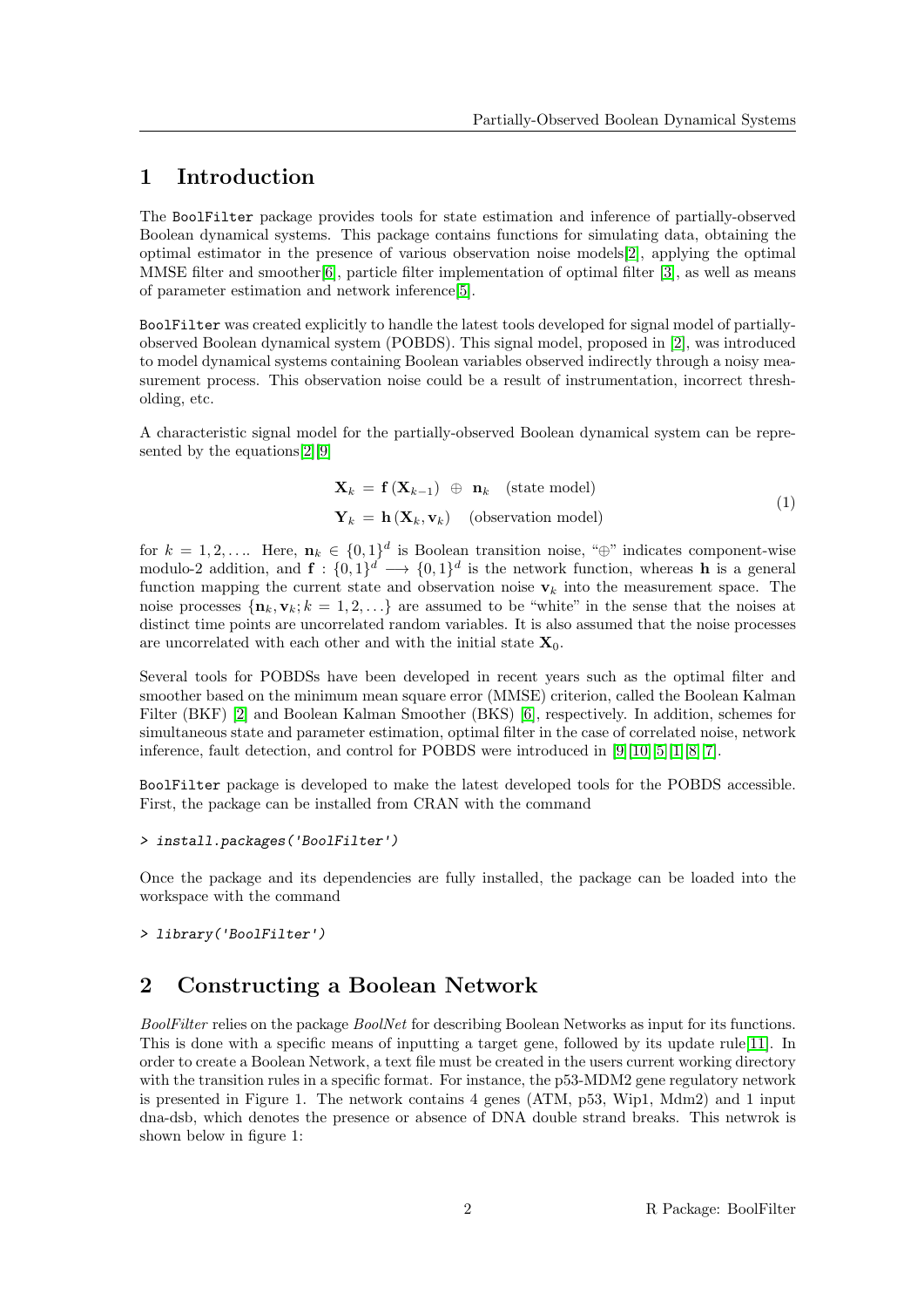

Figure 1: p53-mdm2 Network

One would create the network in a text file (named 'p53.txt', for instance, saved to the working directory) as follows:

```
targets, factors
ATM, (! Wip1 & 1)
p53, (ATM & ! Wip1 & ! Mdm2)
Wip1, p53
Mdm2, (!ATM & (p53 | Wip1)) | ( p53 & Wip1 )
```
DNA\_dsb is an input to ATM. In the above Boolean network, DNA\_dsb is ON. In order to toggle the input to OFF, the first line would need to be changed to

ATM, (! Wip1 & 0)

Afterward, the network can be created into a Boolean Network class by utilizing functions in the BoolNet package.

```
> p53net <- loadNetwork('p53.txt')
```
Again, this function is a part of BoolNet, and creates an object of the type that BoolFilter requires for its functionality. This allows for user specification of the genetic regulatory network.

For simplicity, both p53 networks come included in the BoolFilter package and can be loaded into the workspace using the command

```
> data(p53net_DNAdsb1) #DNA_dsb is ON
> data(p53net_DNAdsb0) #DNA_dsb is OFF
```
where "p53-dnadsb0" and "p53-dnadsb1" are referring to the p53-Mdm2 negative feedback loop regulatory network with external input 0 and 1 respectively.

In addition "cellcycle" and "melanoma" Boolean networks are available predefined in database of BoolNet and BoolFilter respectively.

BoolNet also contains functions that allow for the reconstruction of Boolean networks from time series data, generating random networks with various connectivity parameters, or loading networks from SMBL or BioTapestry. More information on the various means of generating Boolean Networks with the BoolNet package can be found in the BoolNet Vignette at [https://cran.](https://cran.r-project.org/web/packages/BoolNet/vignettes/BoolNet_package_vignette.pdf) [r-project.org/web/packages/BoolNet/vignettes/BoolNet\\_package\\_vignette.pdf](https://cran.r-project.org/web/packages/BoolNet/vignettes/BoolNet_package_vignette.pdf).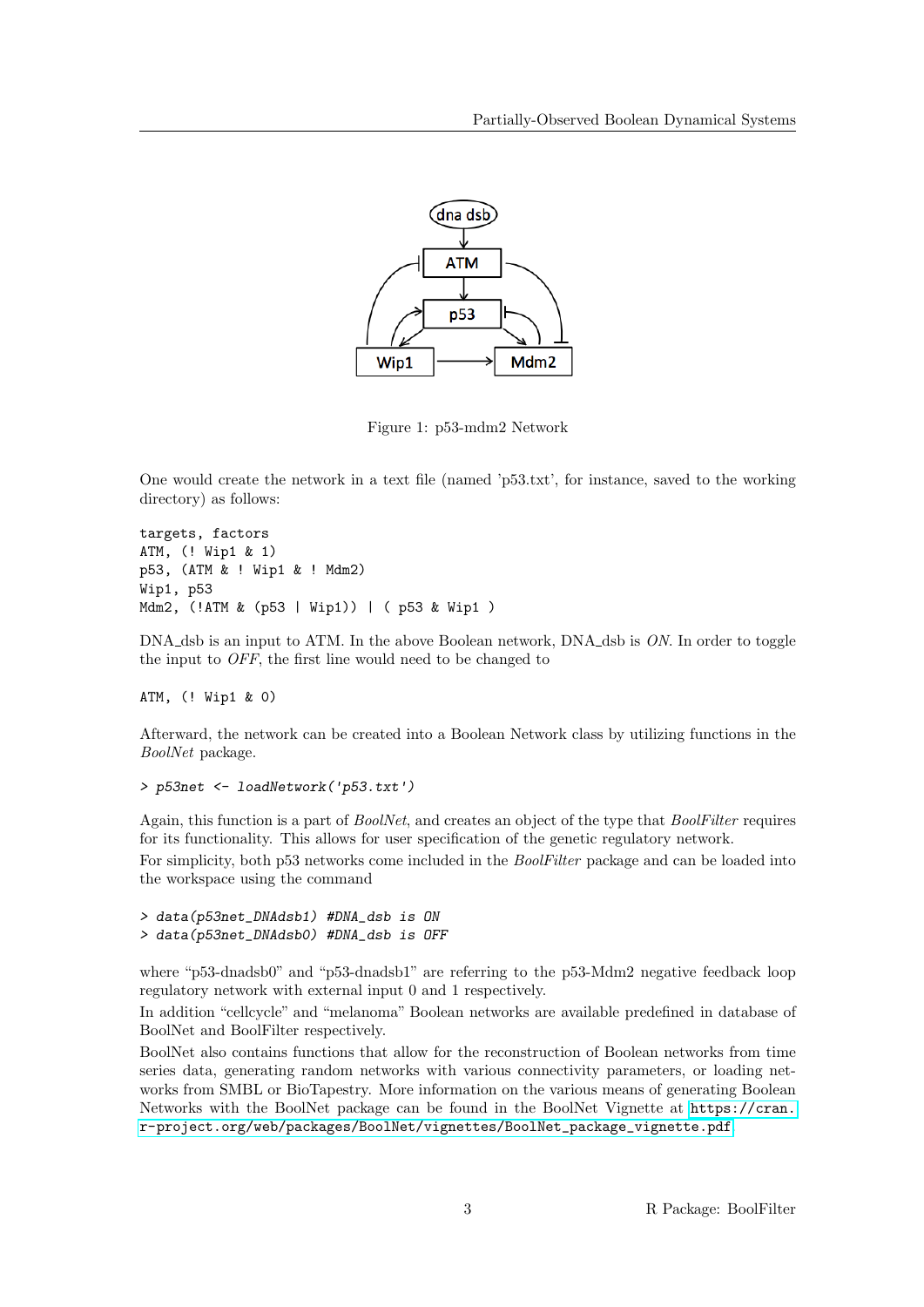# <span id="page-3-0"></span>3 Data Generation

Network simulation takes a manually defined network and steps through the update rules, generating a time series of the genetic expression data of user-specified length. Process noise is assumed in the data generation, where the magnitude is a user defined parameter. For the data generation in BoolFilter, we only considere i.i.d Bernoulli process noise. Two sets of state and measurement trajectories are created by BoolFilter.

Time series expression data can be generated using different observation models. This is useful in the sense that multiple observation noise models can potentially be found when analyzing genetic expression data. There exists a single parameter by which all the parameters for a given observation model can be input, called obsModel. The order in which the parameters of observation models are input to the *obsModel* parameter is outlined in the following sections.

Regardless of the observation model chosen to generate the data, the simulateNetwork fuction will output a list consisting of the simulated state and measurement trajectories (called originalState and observation).

## <span id="page-3-1"></span>3.1 Bernoulli Observation Noise

The first case will be Bernoulli observation noise. The intensity of Bernoulli observation noise is defined by parameter q (while p was the intensity of state transition process). The larger the noise parameter, the more noisy the measurements. Only one parameter value is required for Bernoulli observation noise, and BoolFilter will throw an error if more than one parameter is input to a Bernoulli observation model. The following command creates state and observation trajectory with the length of n.data  $= 100$ , and intensity of Bernoulli state and process noise  $p = 0.05$  and  $q = 0.02$  respectively.

```
> data <- simulateNetwork(p53net_DNAdsb1, n.data = 100, p = .02,
+ obsModel = list(type = 'Bernoulli',
+ q = 0.05))
```

```
> #View both datasets overlayed
> plotTrajectory(data$X,
+ labels = p53net_DNAdsb1$genes,
+ dataset2 = data$Y,
+ compare = TRUE)
```
## <span id="page-3-2"></span>3.2 Gaussian Observation Noise

BoolFilter is capable of generating data with Gaussian noise as well. In the event the user wants to create a Gaussian observation noise process, the parameters to the obsModel parameter vector will be input in the following order:

mu0 sigma0 mu1 sigma1

This model assumes that the Boolean states  $x = 0$  and  $x = 1$  are observed through Gaussian distributions  $\mathbf{x}_0 \sim N(mu0, \text{sigma}0)$  and  $\mathbf{x}_1 \sim N(mu1, \text{sigma}1)$ , respectively, where (mu0, sigma0) and (mu1, sigma1) are pairs of the mean and standard deviation of the activated and inactivated conditions, respectively.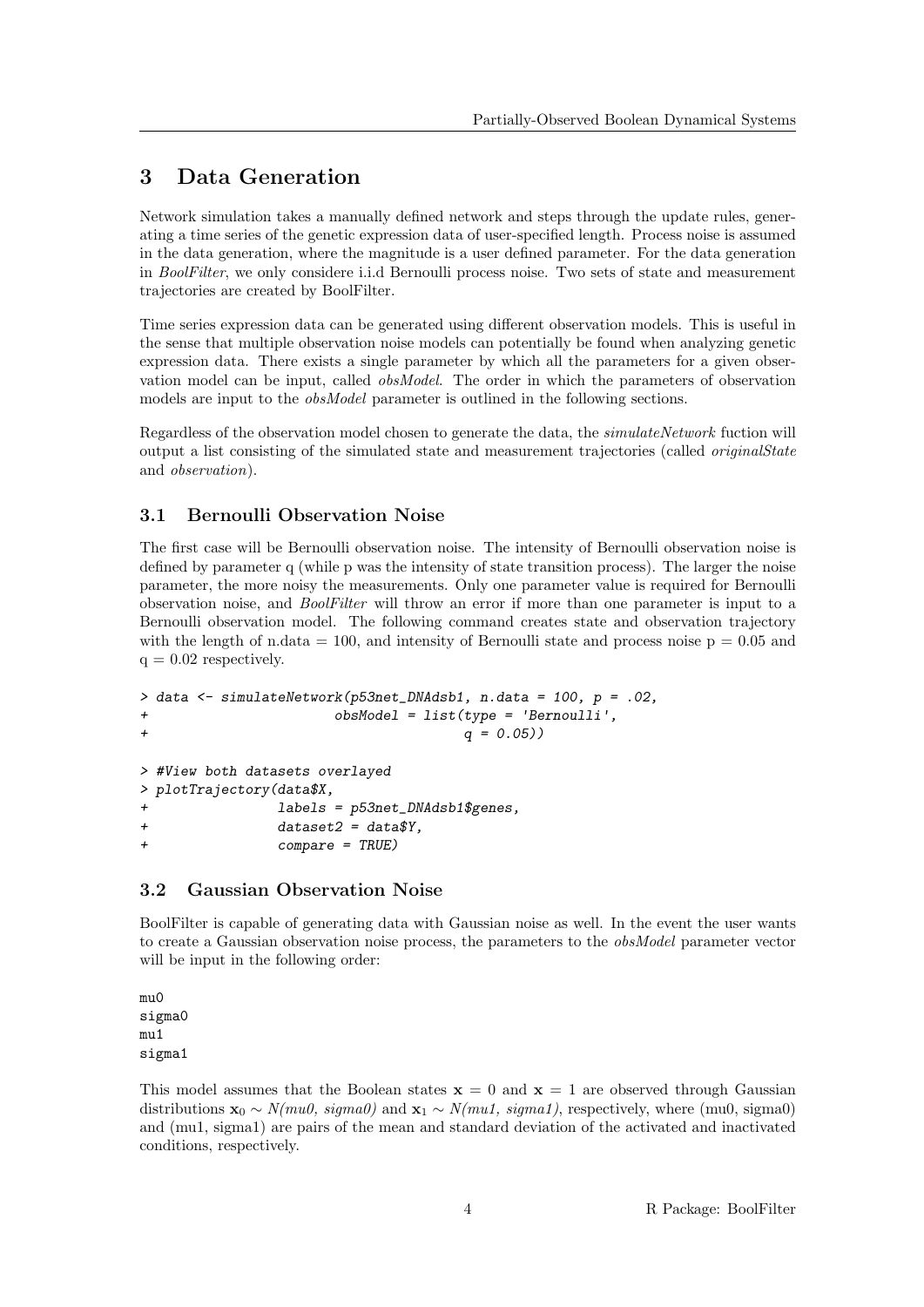```
> data <- simulateNetwork(p53net_DNAdsb1, n.data = 100, p = 0.02,
+ obsModel = list(type = 'Gaussian',
+ model = c(mu0) = 1,
+ sigma0 = 2,
+ mu1 = 5,
+ sigma1 = 2)))
```
This will generate a time series expression dataset with continuous entries, in which the active and inactive genes are observed through  $\mathbf{x}_0 \sim N(1, 2)$  and  $\mathbf{x}_1 \sim N(5, 2)$ ,

#### <span id="page-4-0"></span>3.3 Poisson Observation Noise

BoolFilter comes with a built-in Poisson observation model for modeling RNA sequencing data. Again, similar to the Gaussian observation model, the input parameters of obsModel in Poisson model are as follows:

s mu delta

where  $s$  is the sequencing depth,  $mu$  is the baseline expression in inactivated state, and *delta* is the differential expression.

The delta is a vector of the same magnitude as the number of Boolean variables where  $delta_i$ denotes the effect of going from inactivated to activated state for  $j$ -th variable. In addition,  $mu$ is a scaler usually between 0 and 1 characterizing the baseline level of expression, and sequencing depth s is an instrument-dependent parameter. See  $[6]$  and  $[1]$ , for more information about the range of different parameters.

```
> obsModel \le list(type = 'Poisson', s = 10.75, mu = 0.01, delta = c(2, 2, 2, 2))
> data \le simulateNetwork(p53net_DNAdsb1, n.data = 100, p = 0.02, obsModel)
```
#### <span id="page-4-1"></span>3.4 Negative-Binomial Observation Noise

An additional observation model that can be used to model RNA-seq data is the Negative Binomial model. This model allows for the mean and variance to differ, unlike the Poisson distribution outlined in section 3.3. Similar to the Poisson model, the obsModel parameter must be a list, however it adds another extra dispersion parameter vector referred to as *phi*. The parameters should be input in the following order to obsModel:

s mu delta phi

Where s is the sequencing depth,  $mu$  is the baseline expression in inactivated state, and *delta* is the differential expression, and phi is the inverse dispersion.

Both delta and phi must be vectors of the same magnitude as the number of Boolean variables. This allows you to specify the observation model for each gene specifically, if so desired [\[9\]](#page-9-4).

Changing the type variable to 'NB' will cause the *simulateNetwork* function to generate data from the negative binomial distribution as shown below: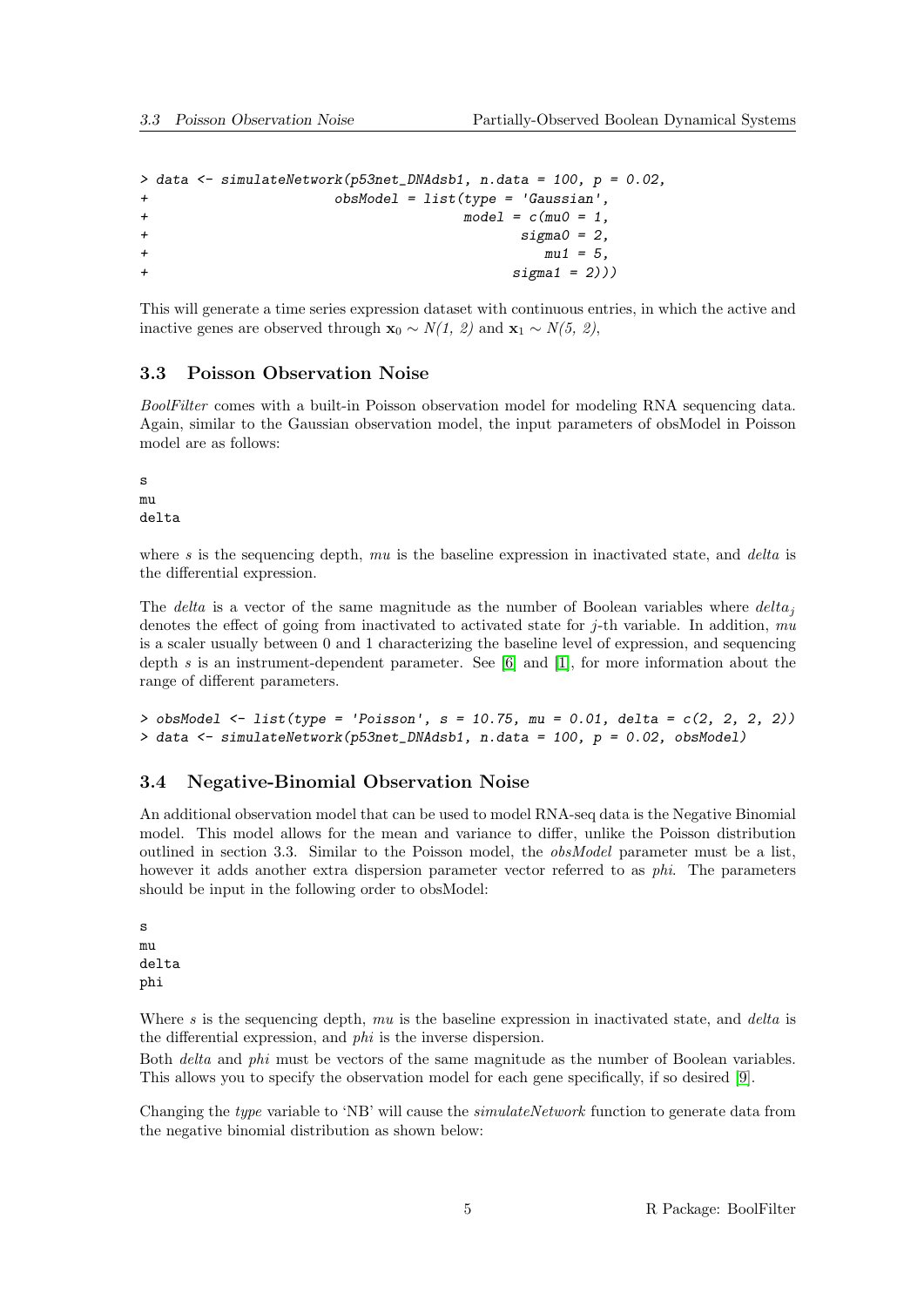```
> obsModel <- list(type = 'NB',
+ s = 10.875,
+ mu = 0.01.
+ delta = c(3, 3, 3, 3),
                phi = c(2, 2, 2, 2))> data \le simulateNetwork(p53net_DNAdsb1, n.data = 100, p = 0.02, obsModel)
```
Data can be viewed in the following fashion, if desired:

```
> #display data without observation noise
> plotTrajectory(data$X, labels = p53net_DNAdsb1$genes)
```
# <span id="page-5-0"></span>4 State Estimation of Partially-Observed Boolean Dynamical Systems

#### <span id="page-5-1"></span>4.1 Boolean Kalman Filtering

The Boolean Kalman Filtering algorithm is the optimal minimum mean-squared error (MMSE) estimator of a Partially-Observed Boolean Dynamical System[\[2\]](#page-9-0),[\[9\]](#page-9-4). This algorithm estimates the state of the system recursively as new measurement arrives.

Data from various sources can be fed into the BKF algorithm. Potential sources include RNA-seq, as well as user generated data outlined in section 3. The Boolean Kalman Filter implementation present in BoolFilter is capable of handling all the observation noise discussed in section 3 regarding simulation - Bernoulli, Gaussian, Poisson, and Negative Binomial. The input to the BKF is handled in much the same way as the *simulateNetwork* function, and assumes the user knows the distribution and parameters for the observation model.

Use is as follows:

```
> #simulate bernoulli noise on p53 network
> data <- simulateNetwork(p53net_DNAdsb1, n.data = 100, p = .02,
+ obsModel = list(type = 'Bernoulli',
+ q = 0.02))
```
For this example, the p53 network was used for simplicity. Any network can be used, be it user specified, reconstructed, etc.

```
> #run BKF algorithm on simulated data
> Results <- BKF(data$Y, p53net_DNAdsb1, p=0.02,
+ obsModel = list(type = 'Bernoulli',
+ q = 0.02))
```
The output, in this case labeled 'Results,' contains the estimated state, unnormalized posterior probability, as well as the conditional MSE at each time point. After performing the BKF and estimating states, the differences between the estimate and the original state trajectory can be viewed by plotting the trajectories of the genes using plotTrajectory and comparing them as:

```
> #plot the original and estimated trajectories on top of each other.
> plotTrajectory(data$X,
              labels = p53net_DNAdsb1$genes,+ dataset2 = Results$Xhat,
+ compare = TRUE)
```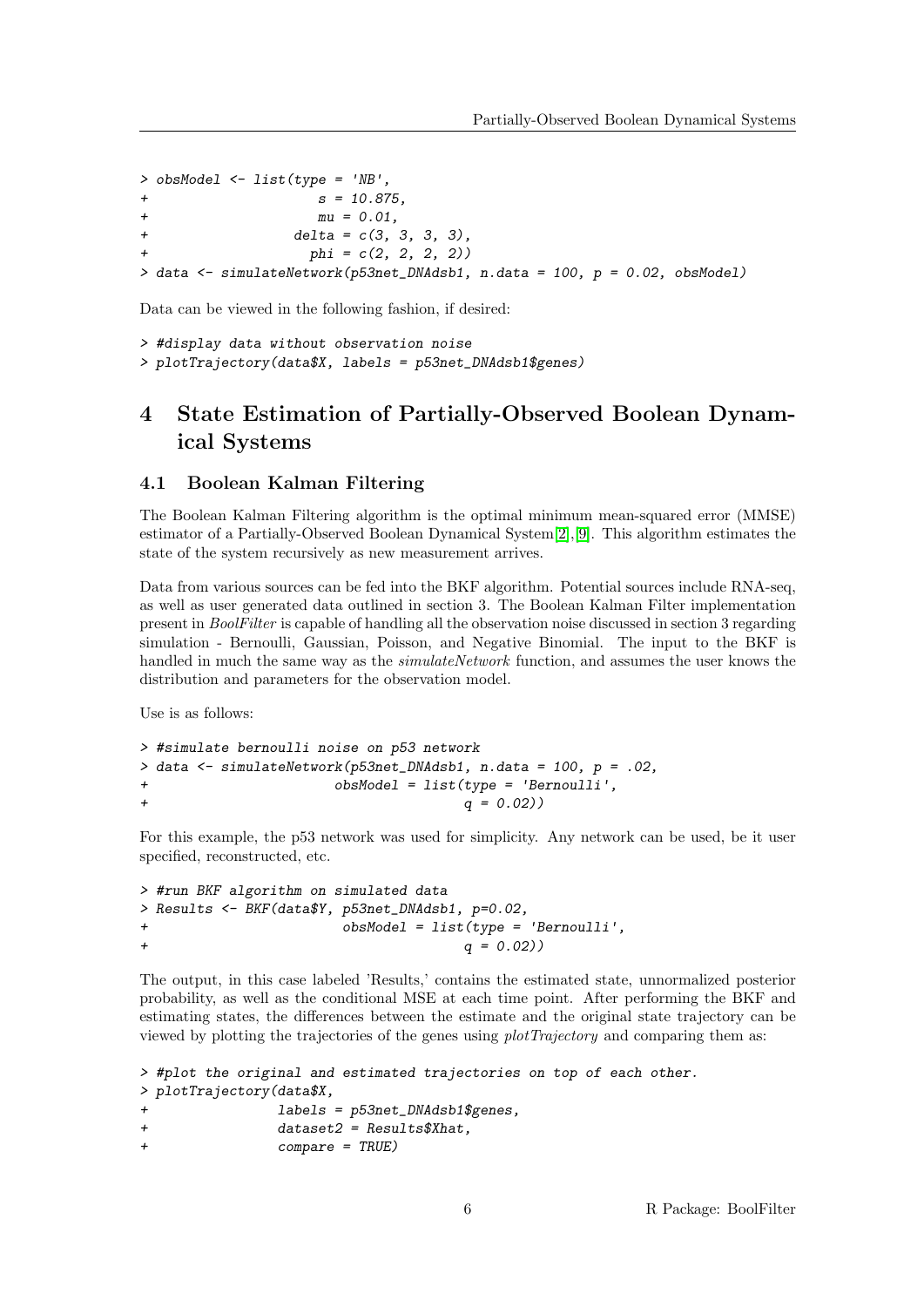#### <span id="page-6-0"></span>4.2 Boolean Kalman Smoother

In cases when the measurements are available offline, the optimal MMSE estimator of state is called Boolean Kalman Smoother[\[6\]](#page-9-1). The method contains forward-backward process and can only be implemented on a batch data set.

The implementation is the same as the Boolean Kalman Filter:

```
> data <- simulateNetwork(p53net_DNAdsb1, n.data = 100, p = 0.02,
+ obsModel = list(type = 'Bernoulli',
+ q = 0.05))
> Results <- BKS(data$Y, p53net_DNAdsb1, p = 0.02,
+ obsModel = list(type = 'Bernoulli',
+ q = 0.05))
```
It is again worth noting that the Boolean Kalman Filter algorithm is the optimal estimator for on-line process, whereas the Boolean Kalman Smoother is the optimal estimator for a given batch available data.

#### <span id="page-6-1"></span>4.3 Particle Filter Implementation of BKF

The Boolean Kalman Filter is the optimal MMSE estimator of a POBDS [\[2\]](#page-9-0). However, the computation of optimal filter becomes impractical for a large POBDS. This opens the floor for an approximation of the optimal estimator. In order to approximate a BKF, we implement a SIR-BKF approach, outlined in [\[3\]](#page-9-2).

This approximation approach allows us to handle the issue of high dimensional networks in which the BKF approach can prove inefficient in the category of computational intensity. One such network is the 10-gene mammalian cell cycle network outlined in [\[4\]](#page-9-10)

Use of the SIR-BKF algorithm is outlined below, applied to the 10-gene Mammalian Cell Cycle network. First data is generated using the  $simulateNetwork()$  function described in section 2:

```
> data(cellcycle)
> data <- simulateNetwork(cellcycle, n.data = 100, p = 0.02,
            obsModel = list(type = 'Gaussian',+ model = c(mu0 = 1,+ sigma0 = 2,
+ mu1 = 5,
+ sigma1 = 2))
```
Then we apply the Particle Filter algorithm to obtain an approximation of the state variables through the observation noise:

```
> Results <- SIR_BKF(data$Y, N = 1000, alpha = 0.9, cellcycle, p = 0.02,
+ obsModel = list(type = 'Gaussian',
+ model = c(mu0 = 1,+ sigma0 = 2,
+ mu1 = 5,
+ sigma1 = 2))
```
The output 'Results' contains the estimated state and the conditional MSE at each time point. To compare the original and estimated state trajectories, one can use the following command: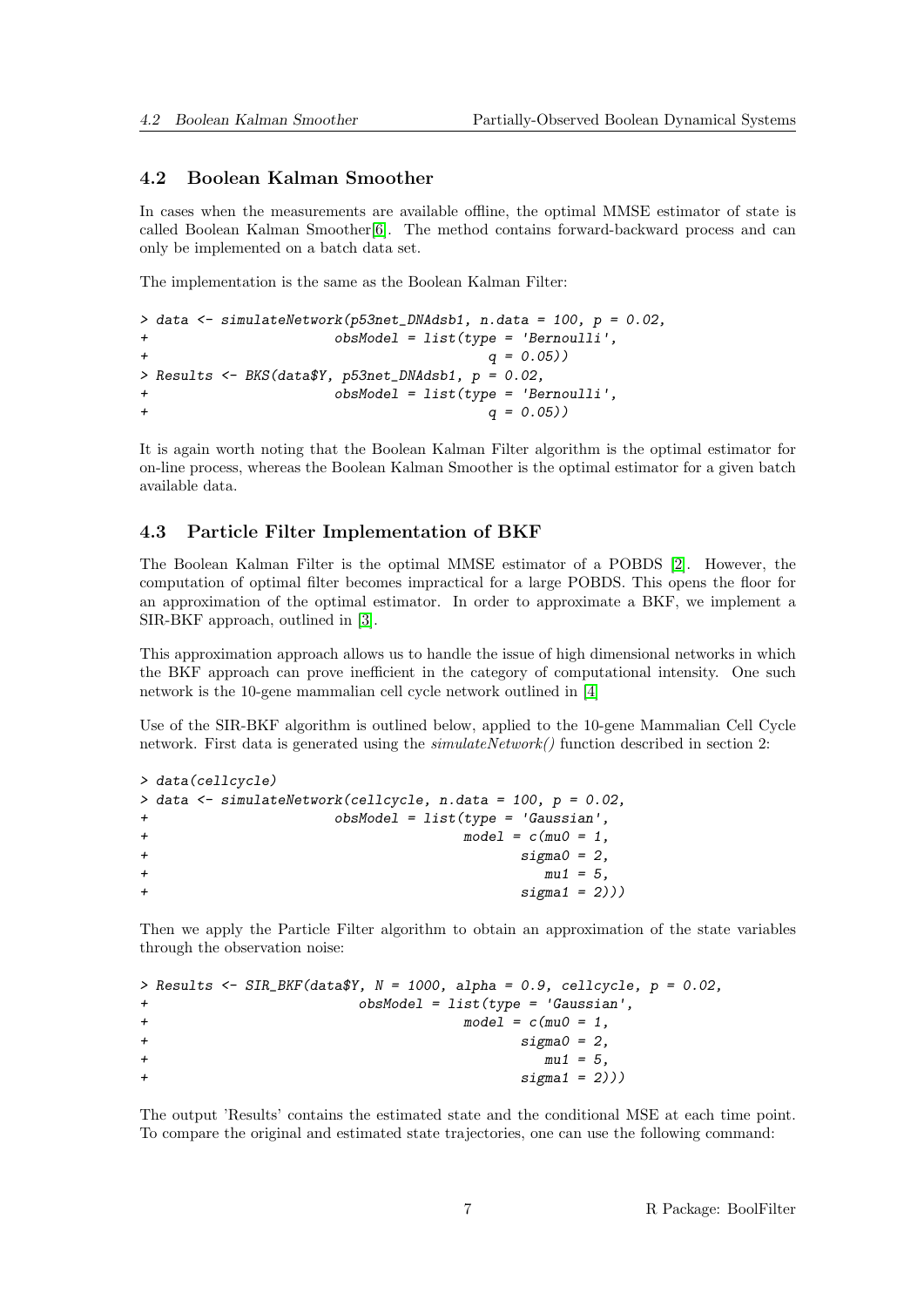```
> #compare the estimated and original state trajectories for selected Boolean variables
> VarPlot=c(1,2,5,7)
> plotTrajectory(data$X[VarPlot,],
               labels = cellcvcle$genes [VarPlot].+ dataset2 = Results$Xhat[VarPlot,],
+ compare = TRUE)
```
In the above code, the index  $c(1,4,5,7)$  specifies the indices of Boolean variables to be plotted.

### <span id="page-7-0"></span>5 Multiple Model Adaptive Estimation

Suppose that the nonlinear signal model is incompletely specified. For example, the relationship between Boolean variables may be only partially known, or the statistics of the noise processes may need to be estimated. We assume that the missing information can be coded into a finitedimensional vector parameter  $\Theta = {\theta_1, ..., \theta_M}$ . Assuming  $P(\theta_i)$ , for  $i = 1, ..., M$ , is the prior knowledge of ith model, the model selection is achieved by running a bank of BKFs running in parallel, one for each candidate model. Setting initial probability of models as their prior  $(p_0^i = P(\theta_i), i = 1, ..., M)$ , when measurement at time step k appears, the probability of each model is updated recursively as follows:

$$
p_k^i \ = \ \frac{||\boldsymbol{\beta}_k^i||_1 \, p_{k-1}^i}{\sum_{j=1}^M ||\boldsymbol{\beta}_k^j||_1 \, p_{k-1}^j} \tag{2}
$$

where  $\beta_k^i$  denotes the unnormalized PDV at time k, computed at the update step of the BKF for model  $\theta_i$ .

The process continues for different measurement recursively till the maximum probability exceed a given threshold near 1 ( $\max_{i=1,\dots,M} p_k^i > t_s$ ). This leads to the following selected model:

$$
\theta^* = \underset{i=1,\dots,M}{\operatorname{argmax}} p_k^i \tag{3}
$$

For more information about this method, refer to [\[5\]](#page-9-3).

Two sources of unknown models can be modeled for implementation purposes:

- 1. Unknown network: User can define multiple networks as a possible network model to the system.
- 2. Unknown process noise: Different possible intensities of Bernoulli process noise can be entered (as a vector) to the algorithm.

The main algorithm is implemented as follows:

```
> #load potential networks
> data(p53net_DNAdsb0)
> data(p53net_DNAdsb1)
> net1 <- p53net_DNAdsb0
> net2 <- p53net_DNAdsb1
```
Once the networks have been identified, one can be simulated as follows:

```
> #define observation model
> observation = list(type = 'NB',
+ s = 10.875+mu = 0.01,
```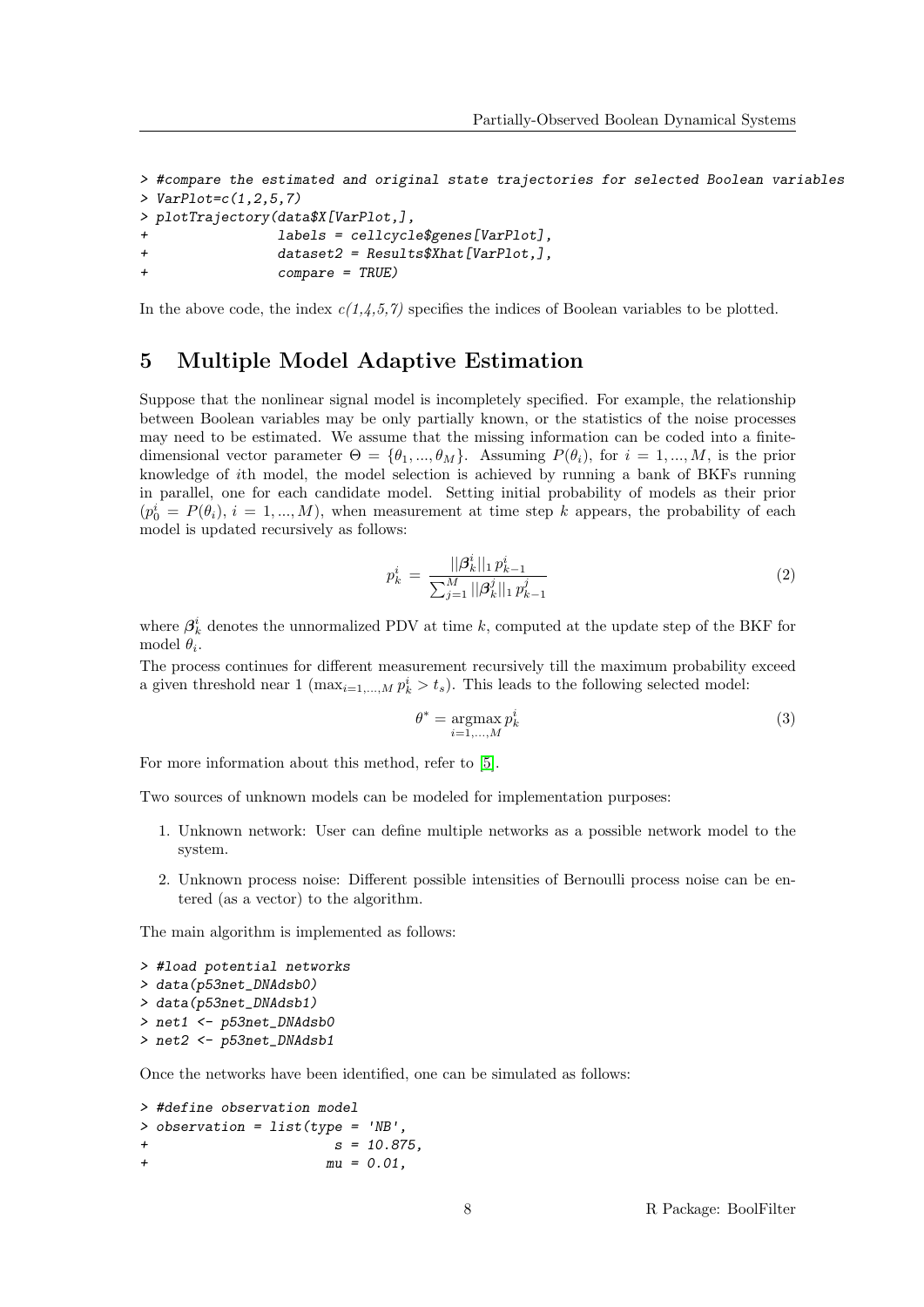```
+ delta = c(2, 2, 2, 2),<br>
+ phi = c(3, 3, 3, 3))phi = c(3, 3, 3, 3)> #simulate data using one of the networks and a given 'p'
> data \le simulateNetwork(net1, n.data = 100, p = 0.02, obsModel = observation)
```
The final step will be to call the MMAE function.

```
> #run MMAE to determine model selection and parameter estimation
> MMAE(data Y, net = c("net1", "net2"), p = c(0.02, 0.1, 0.15), threshold = 0.8,
+ Prior = NA,
+ obsModel = observation)
```
Note that if the network or process noise intensity is known, one can only input them as their are to the algorithm. In addition, when the prior is not input to this function, uniform prior is considered for all models.